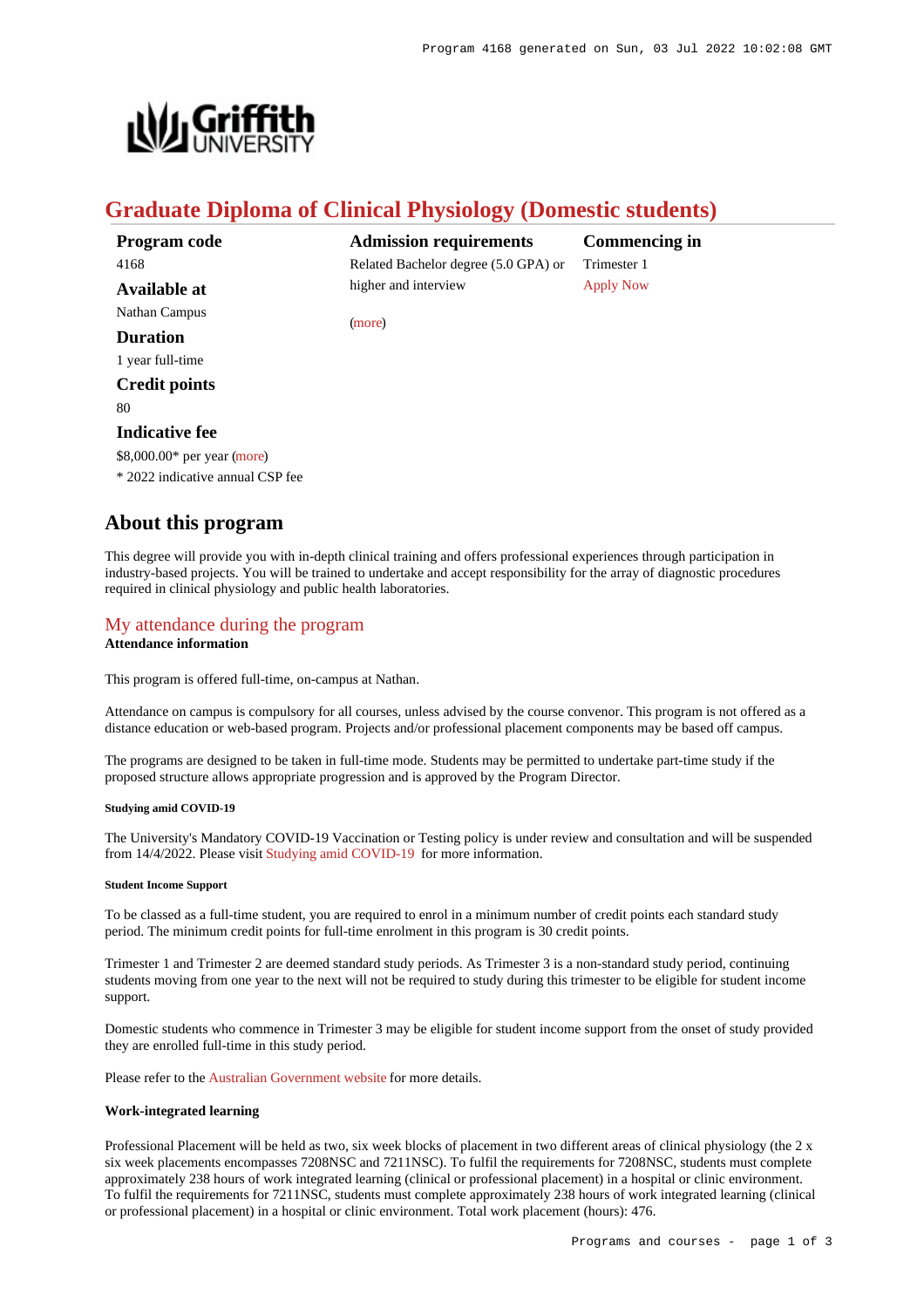## [My career opportunities](https://www148.griffith.edu.au/programs-courses/Program/4168/Overview/Domestic#opportunities)

## **My career opportunities**

You could find employment in diagnostic departments of private and public hospitals, in clinical research laboratories and in health assessment clinics.

## [Placement requirements](https://www148.griffith.edu.au/programs-courses/Program/4168/Overview/Domestic#placement)

## **Professional Practice requirements**

#### **Working with Children Check (Blue Card)**

All students in this program are REQUIRED to undergo the Working with Children Check and be issued with a Blue Card before they undertake work experience or placements in professional settings.

Blue Card applications must be submitted online by the student via the [Queensland Government Blue Card Services](https://www.bluecard.qld.gov.au/) website. There is no fee for a student Blue Card.

## **Immunisation**

Students in this program may undertake placement in Queensland and New South Wales. As such, students are required to comply with both the *Queensland Health Policy for Immunisation of Health Care Workers* and the *New South Wales Policy Directive for Occupational Assessment, Screening and Vaccination against Specified Infectious Diseases*.

Before undertaking professional placements, all students must provide evidence of immunisation status to demonstrate compliance with Queensland Health and New South Wales Health policies as follows:

- it is a mandatory requirement for all health care worker students to be vaccinated against the Hepatitis B Virus and provide serological evidence of immunity and
- New South Wales Health requires health care worker students be immunised against Measles, Mumps and Rubella, Varicella Zoster virus, Diphtheria, Tetanus, Pertussis and to undergo Tuberculosis screening.

In accordance with Queensland Health, NSW Health and Griffith Health policy, individuals infected with a blood-borne virus (Hepatitis B, Hepatitis C and HIV) must not undertake exposure prone procedures. Infected students are encouraged to seek counselling in relation to personal health measures and training and career issues.

It is the student's responsibility to meet any costs associated with compliance to the immunisation requirements. Please note that several months may be required to complete the prescribed courses of immunisation required for this program.

#### **Professional placements**

Students who are unable to provide documentary evidence of compliance or who have not otherwise met the placement requirements by specified deadlines will be ineligible to attend their placement. Therefore, these students will not be permitted to enrol in the relevant course or will be administratively withdrawn from that course. No academic or financial penalty will apply where a student's enrolment is withdrawn under these circumstances.

The University's professional placement requirements are consistent with current State and Federal requirements. Students must also comply with the requirements of the facility providing the placement. Additionally, there may be other requirements that must be met.

Professional placement requirements are subject to change. The University will endeavour to notify students within a reasonable timeframe of changes or additions to these requirements.

## [What are the fees?](https://www148.griffith.edu.au/programs-courses/Program/4168/Overview/Domestic#fees)

## **Commonwealth supported students**

- The fee is indicative of an annual full-time load (80 credit points) in a program categorized to one of the Australian Government's broad discipline areas (student contribution bands). A student's actual annual fee may vary in accordance with his or her choice of majors and electives. The Australian Government sets [student contribution](http://studyassist.gov.au/sites/studyassist/helppayingmyfees/csps/pages/student-contribution-amounts) [amounts](http://studyassist.gov.au/sites/studyassist/helppayingmyfees/csps/pages/student-contribution-amounts) on an annual basis.
- Find out more...

## **Fee-paying postgraduate (domestic) students**

#### **Indicative annual tuition fee**

The indicative annual tuition fee is calculated based on a standard full-time study load which is usually 80 credit points.

The indicative annual tuition fee is based on current conditions and available data and should only be used as a guide. These fees are reviewed annually and are subject to change.